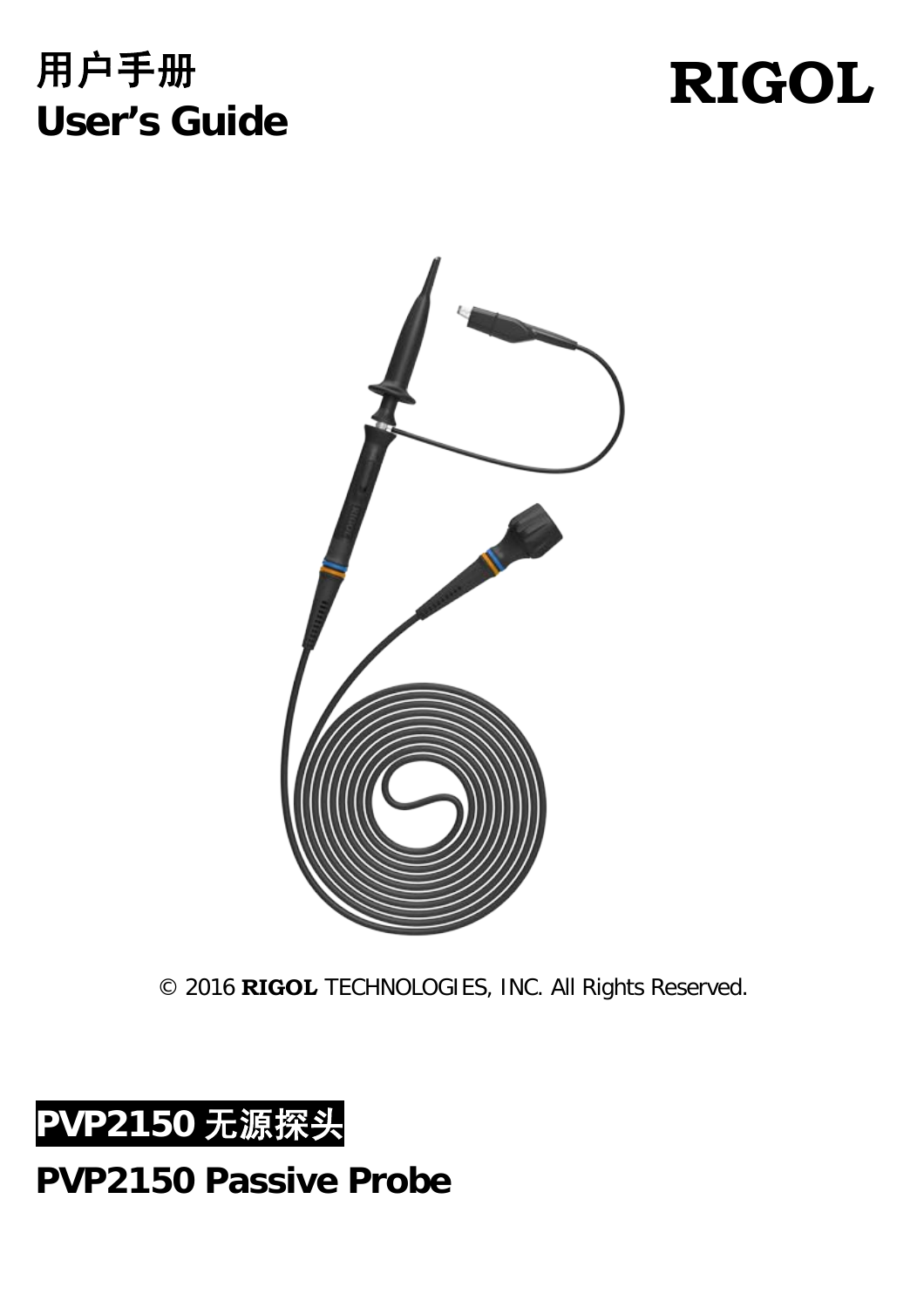#### 调节探头补偿 **To Adjust the Probe Compensation**

#### 频率补偿 **Frequency Compensation**

使用探头进行测试前,首先检查探 头的频率补偿,将其调至与所使用 的示波器匹配。一般示波器的前面 板上都有一个校准信号输出端,将 探头连接至此信号输出端(探头衰 减设为 10X),令示波器显示测试方 波信号。将补偿调节棒插入探头前 端的补偿调节孔并顺时针/逆时针 转动调节棒直至示波器显示正确补 偿的方波(方波上方平整)。

补偿调节孔

Compensation Adjustment Hole



(flat-top square waveform).

Undercompensated



Before taking any measurement using a probe, first check the frequency compensation of the probe and adjust it to match the oscilloscope used. Generally, the oscilloscope provides a calibration signal output terminal at the front panel. Connect the probe (set the probe attenuation to 10X) to the signal output terminal to display a square waveform on the oscilloscope. Insert the adjustment tool into the compensation adjustment hole at the probe head and rotate it clockwise/counterclockwise until the properly compensated square waveform is displayed





正确补偿 Properly Compensated

#### 探头指标 **Probe Specifications**

| 电气规格 Electrical Specifications    |                                                                 |                                                              |                                  |  |  |  |
|-----------------------------------|-----------------------------------------------------------------|--------------------------------------------------------------|----------------------------------|--|--|--|
| 带宽[1]                             | 1X: DC to 35 MHz                                                | 输入电阻                                                         | 1X: 1 MΩ $\pm$ 1% @ DC           |  |  |  |
| <b>Bandwidth</b>                  | 10X: DC to 150 MHz                                              | Input Resistance                                             | 10X: 10 MΩ $\pm$ 1% @ DC         |  |  |  |
| 上升时间 <sup>[1]</sup>               | $1X: 10$ ns                                                     | 输入电容                                                         | 1X: 50 pF $\pm$ 20 pF            |  |  |  |
| Rise Time                         | $10X: 2.3$ ns                                                   | Input Capacitance                                            | 10X: 10 pF $\pm$ 5 pF            |  |  |  |
| 衰减比                               | 10:1 or $1:1$                                                   | 最大额定输入电压                                                     | 1X: 150 V <sub>RMS</sub> CAT II  |  |  |  |
| <b>Attenuation Ratio</b>          | Switchable                                                      | Max. Rated Input Voltage                                     | 10X: 300 V <sub>RMS</sub> CAT II |  |  |  |
| 补偿范围 Compensation Range           |                                                                 | 10 pF to 25 pF                                               |                                  |  |  |  |
| 机械特性 Mechanical Characteristics   |                                                                 |                                                              |                                  |  |  |  |
| 重量(仅探头)<br>Weight (probe only)    |                                                                 | About 40 g                                                   |                                  |  |  |  |
| 探头尺寸 Cable Length                 |                                                                 | $120 \pm 2$ cm                                               |                                  |  |  |  |
| 探头顶端直径 Probe Tip Diameter         |                                                                 | 4.6 mm                                                       |                                  |  |  |  |
| 环境指标 Environmental Specifications |                                                                 |                                                              |                                  |  |  |  |
| 温度 Temperature                    |                                                                 | Operating: $0^{\circ}$ to +50 $^{\circ}$ C                   |                                  |  |  |  |
|                                   |                                                                 | Nonoperating: -20 $\degree$ C to +70 $\degree$ C             |                                  |  |  |  |
| 海拨高度 Altitude                     |                                                                 | Operating: 2,000 m                                           |                                  |  |  |  |
|                                   |                                                                 | Nonoperating: 15,000 m                                       |                                  |  |  |  |
| 最大相对湿度 Max. Relative Humidity     |                                                                 | 80% relative humidity for temperature up to $+31^{\circ}$ C, |                                  |  |  |  |
|                                   | decreasing linearly to 40% relative humidity at $+50^{\circ}$ C |                                                              |                                  |  |  |  |
| 污染等级 Pollution Degree             |                                                                 | Pollution Degree 2                                           |                                  |  |  |  |

注**[1]**:连接至合适的 **RIGOL** 示波器。

**Note[1]:** Connected to an appropriate **RIGOL** oscilloscope.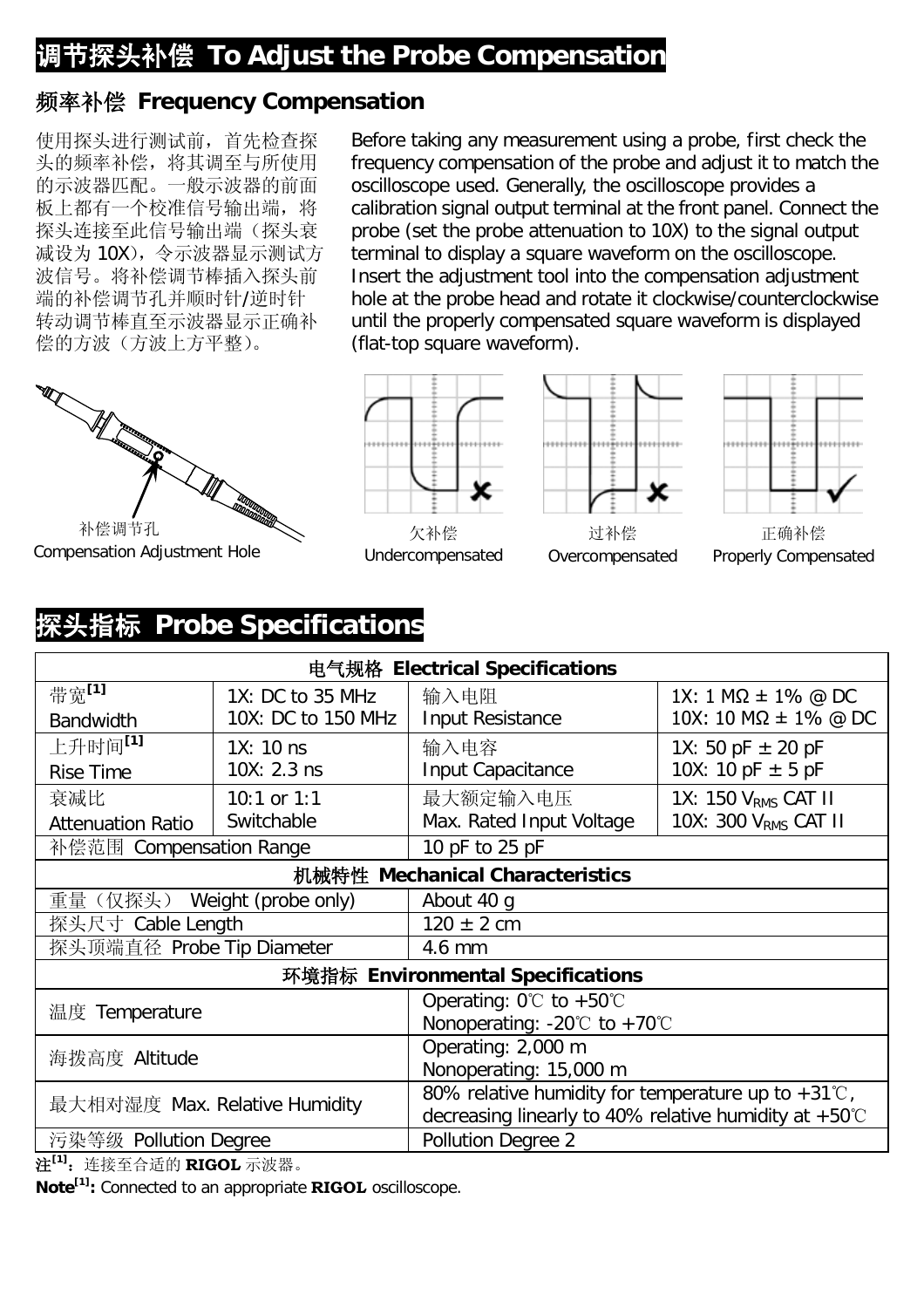

- CAT II IEC 测量类别 II 是指在直接连 接到低压设备的电路上进行 测量。例如,对家用电器、便 携式工具和类似的设备进行 测量。
- 通过双重绝缘或加强绝缘对 回 设备进行完全保护。 使用前请仔细阅读用户手册 以避免人身伤害和设备及其 所连接设备的损害。为避免危 险,请按说明正确使用。 探头与附件(辅助测试)组合 的测量等级是它们组合的较 低者。
- 请按照说明书正确使用探头; Λ 否则,探头提供的保护将会降 低或消失。

注:产品规格如有变更, 恕不另行通知。

#### 电压降额 **Voltage Derating** 输入阻抗 **Input Impedance**



IEC measurement category II is for measurements performed on circuits directly connected to low voltage installations. Examples are measurements on household appliances, portable tools and similar equipment.

Equipment fully protected by DOUBLE INSULATION or REINFORCED INSULATION.

Review this user manual carefully to avoid any personal injury or damage to this product and any product connected to it. To avoid potential hazards, use this product only as specified.

The measurement category of a combination of a PROBE ASSEMBLY and an accessory (an auxiliary to the measurement) is the lower of the measurement categories of the PROBE ASSEMBLY and of the accessory. Follow the instructions to use the PROBE ASSEMBLY properly. The improper use of the PROBE ASSEMBLY will impair or ruin its self-owned protection function.

**Note:** Contents of this document are subject to change without notice.

#### 联系我们 **Contact Us**

∕∖

∕∿

如您在使用此产品或本手册的过程中有 任何问题或需求,可与 **RIGOL** 联系: If you have any problem or requirement when using our products or this manual, please contact **RIGOL**. E-mail: service@rigol.com Example of the energy stream and the community of the theorem of the theorem is the theorem of the theorem in the theorem is the theorem of the theorem in the theorem is the theorem in the theorem in the theorem is the the



**Regular Production** Surveillance Safety **Type Approved** 

www.tuv.com